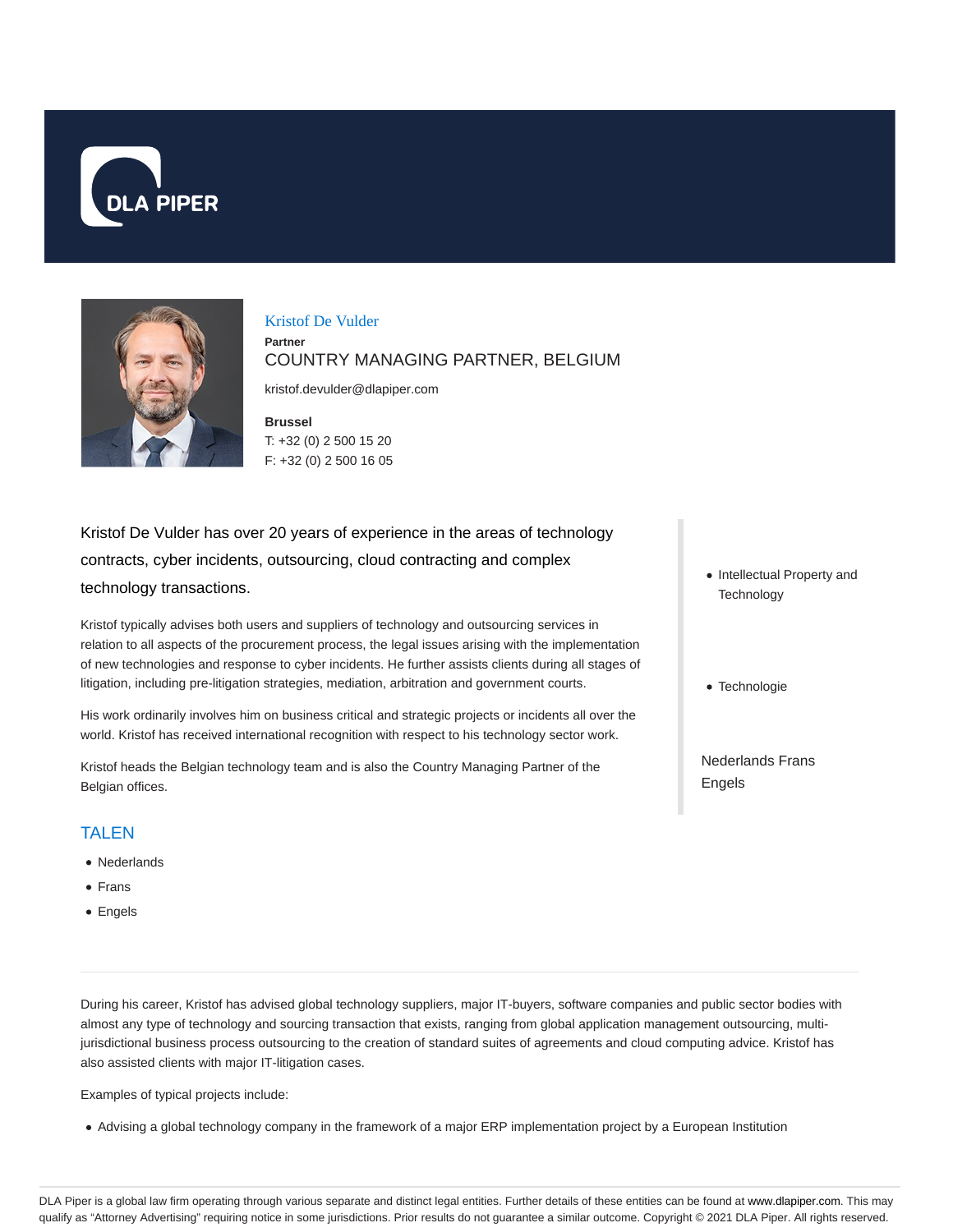- Advising a government company in the framework of the procurement of data centre outsourcing services
- Advising a global life sciences company in connection with five major multi-jurisdictional outsourcing agreements, including an application support outsourcing and an HR business process outsourcing
- Advising clients regarding their cloud strategy, including the review of cloud contracts, the negotiation of such contracts and the drafting of cloud 'overlay' contracts
- Advising on a multi-jurisdictional F&A business process outsourcing between a leading technology company and an international bank
- Drafting and negotiating an offshore application development and maintenance agreement between a payroll service provider and one of the largest offshore service providers in India
- Assisted a world leader in the packaging industry in the preparation and negotiation of a global telecom deal following which all of its sites transferred all of their telecom service requirements (data, fixed and mobile) to a single supplier
- Provided assistance to a Belgian public company on a dispute following termination for cause of a public procurement contract for the major development of customised software. This case is unique both in terms of technical complexity (eg thousands of pages of meeting reports, test reports, etc) and in terms of complexity of the underlying legal issues (eg government contracting terms), particularly regarding the unprecedented termination of a public procurement contract of such value, duration and importance

### KWALIFICATIES

# Professionele ervaring

Advocaat geregistreerd bij de Nederlandse Orde van Advocaten bij de Balie in Brussel

# Voorgaande ervaring

- 2005 to date, Partner, DLA Piper
- 2003 to 2005, Lawyer, DLA Piper
- 1998 to 2003, Lawyer, Belgian law firm which became DLA Piper, Brussels
- 1997 to 1998, Scientific collaborator, Ghent University

# **Opleiding**

- Université Libre de Bruxelles, Telecommunications law, 1999
- Université Libre de Bruxelles, Corporate Law, LLM, 1998
- Université Libre de Bruxelles, Master in Law, 1996

### Lidmaatschappen

- Member of the Brussels Bar
- Active member of the editorial board of several legal journals including Nieuw Juridisch Weekblad

# ACHTERGROND

# **Publicaties**

**Brussels IP & Tech Update - May 2022**

#### 1 June 2022

Brussels IP & Tech Update

In this edition of our IP and Tech Update, we bring you news on the Belgian implementation of the EU Omnibus Directive, the publication of our Influencer Marketing Guide and the new remuneration rights stemming from the EU DSM Directive for authors and performers in

DLA Piper is a global law firm operating through various separate and distinct legal entities. Further details of these entities can be found at www.dlapiper.com. This may qualify as "Attorney Advertising" requiring notice in some jurisdictions. Prior results do not guarantee a similar outcome. Copyright © 2021 DLA Piper. All rights reserved.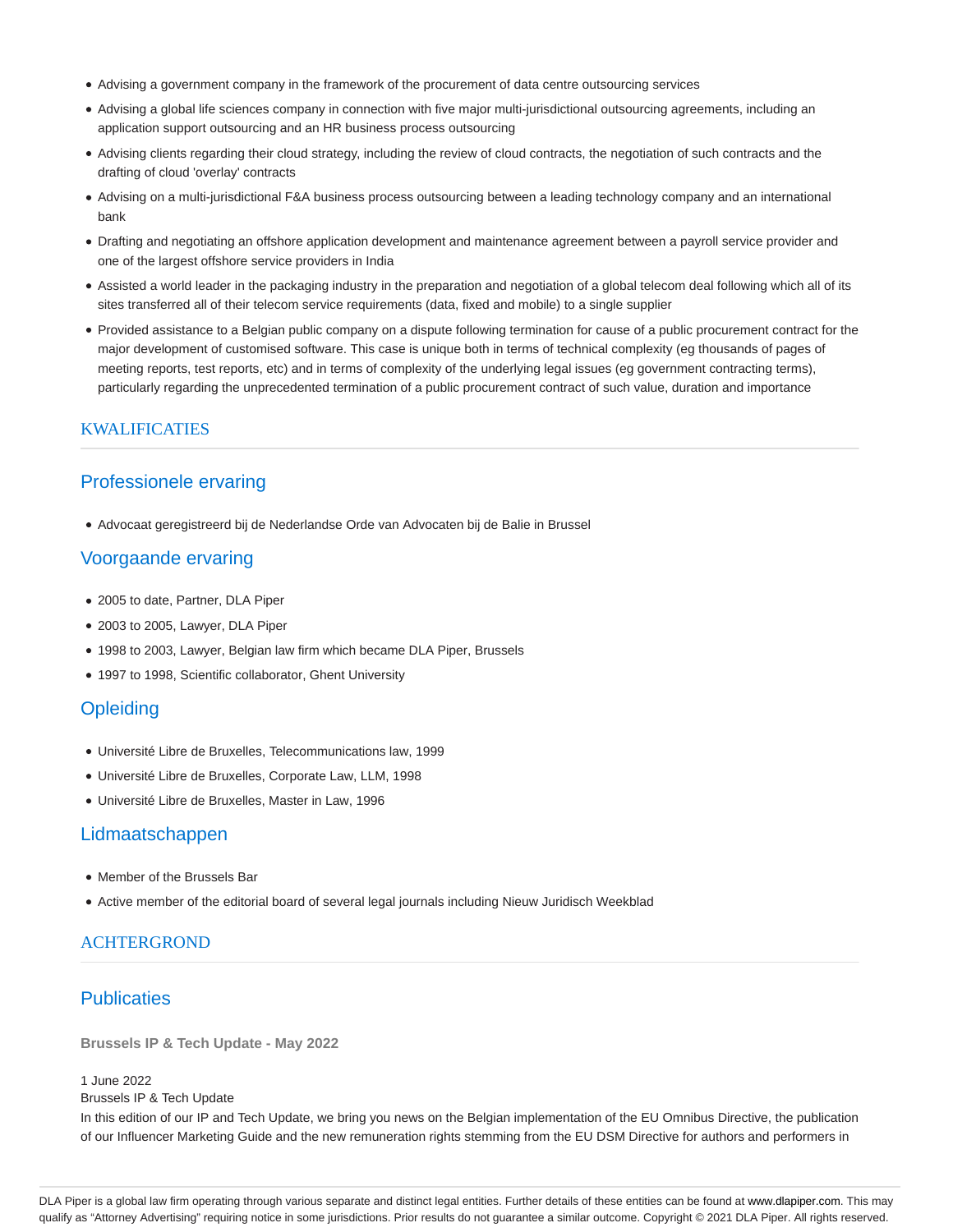the EU.

**Brussels IP and Tech Update – April 2022**

4 April 2022

Brussels IP & Tech Update

In this edition of our IP and Tech Update, we bring you news on the most relevant ongoing regulatory initiatives: the Data Act, the Digital Markets Act, the Digital Services Act, the regulation on machinery products and the potential regulation for the compulsory licensing of patents.

**Brussels IP & Tech Update - EU Regulatory Data Protection framework, Digital Services Act, New Content Creator Protocol, Data breach survey 2022**

26 January 2022

Brussels IP & Tech Update

In this first edition of 2022, we bring you an overview of EU Regulatory Data Protection developments, an update on the DSA legislative process and DLA Piper's data breach survey and report 2022.

**Brussels IP & Tech Update - Smart buildings, AI guides, global telehealth and new rules against late payments**

#### 9 December 2021

Brussels IP & Tech Update

In our last edition of 2021, we share with you our latest white paper on Smart buildings. We also highlight the Belgian government's new policy on public procurement contracts and provide a brief update on the amended rules against late payments in commercial transactions.

#### **Stronger ESG focus in Belgian federal public procurement contracts**

#### 8 December 2021

Recently, the Belgian federal government has approved a new policy for the public procurement of goods and services for 2021-2023, which focuses strongly on sustainability.

**Tips and tricks: Ensuring business continuity - source code or cloud escrow?**

#### 21 May 2021

Many companies are dependent on on-premise software or cloud solutions built and maintained by (external) suppliers. It is therefore not surprising that many want to ensure continuity of their activities and protect themselves against certain situations.

**Tips and tricks: Dealing with third-party vendors in IT agreements**

#### 26 April 2021

Many companies engage suppliers to deliver IT services. Whereas many years ago, most suppliers provided services on the basis of their own capabilities, systems and solutions, the situation today is significantly different.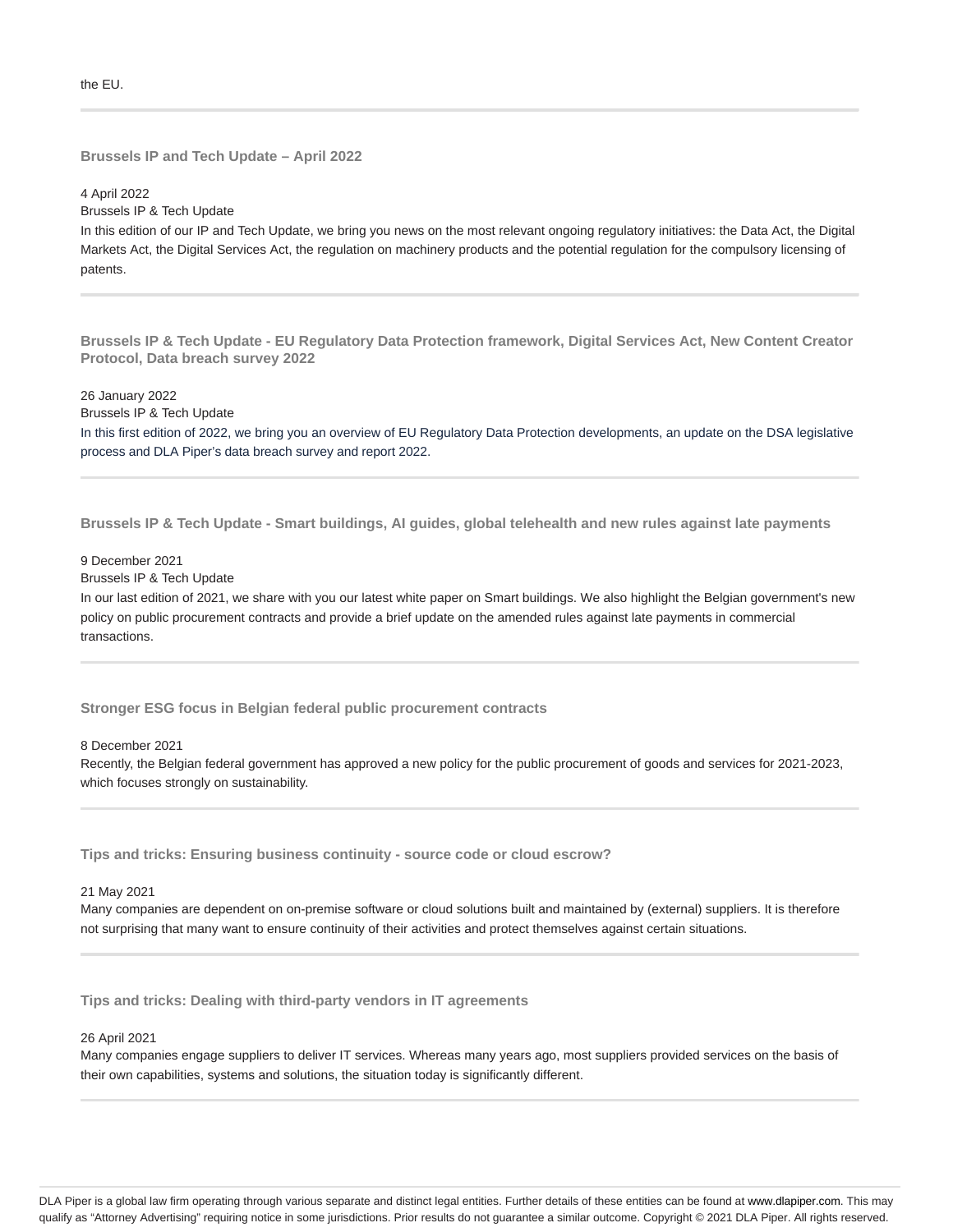**Tips and tricks: Successfully negotiating ERP software contracts**

#### 12 March 2021

Companies that use ERP systems, at some point, will need to replace or upgrade their ERP systems or switch to the cloud, and engage in commercial and contractual discussions with (large) ERP software vendors. Here are tips and tricks for customers and ERP software vendors that can help to successfully negotiate ERP software contracts.

#### **Outsourcing: A Practical Guide, Second Edition**

#### 16 February 2021

We are proud to launch our latest publication, Outsourcing: A Practical Guide, Second Edition. This book is a fully updated edition of the key text on outsourcing, written by our market-leading Global Technology and Sourcing team.

**New B2B act – unlawful clauses in agreements between (B2B) companies**

#### 11 December 2020

The new legal regime of unlawful clauses in agreements between companies (the new B2B rules) entered into force on 1 December 2020. This means that all contracts which are concluded, renewed or amended as from 1 December, will need to comply with these new rules in order to avoid the possibility of certain clauses being unenforceable.

- "Outsourcing: A Practical Guide," Globe Law and Business, September 2015
- Co-authored the only book on strategic outsourcing in the Belgian legal market. He also co-authored an article on indirect damages under Belgian law
- Regularly publishes books and articles on ICT-law topics in legal journals and IT-journals. Recent publications include:
	- o B. De Groote, K. De Vulder, A European framework for unfair commercial practices, Journal of Business Law, Sweet & Maxwell, London, 2007, Issue 1;
	- o K. De Vulder, E-city, UGA, 2006
	- o K. De Vulder, M. Truyens, IT-contracts: always the same discussions?; Datanews IT Services Guide 2006

### Evenementen

- Regular speaker at conferences, seminars, and colloquia, covering mostly IT-law, in general, and outsourcing and SLAs, in particular. Typical examples include:
	- "ICT-contracts & SLAs", IT-works, Brussels, 7 June 2007
	- "10 golden rules for ICT-contracts", ADM-Beltug, Brussels, 30 November 2006
	- "Strategic sourcing" , CIO-event, SA,I, 14 March 2006

### NIEUWS

**DLA Piper continues to grow its European Tax practice with new partner hire in Belgium**

#### 22 December 2021

DLA Piper today announces the appointment of Nicolas Engelmann as a new partner in its Tax practice in Belgium.